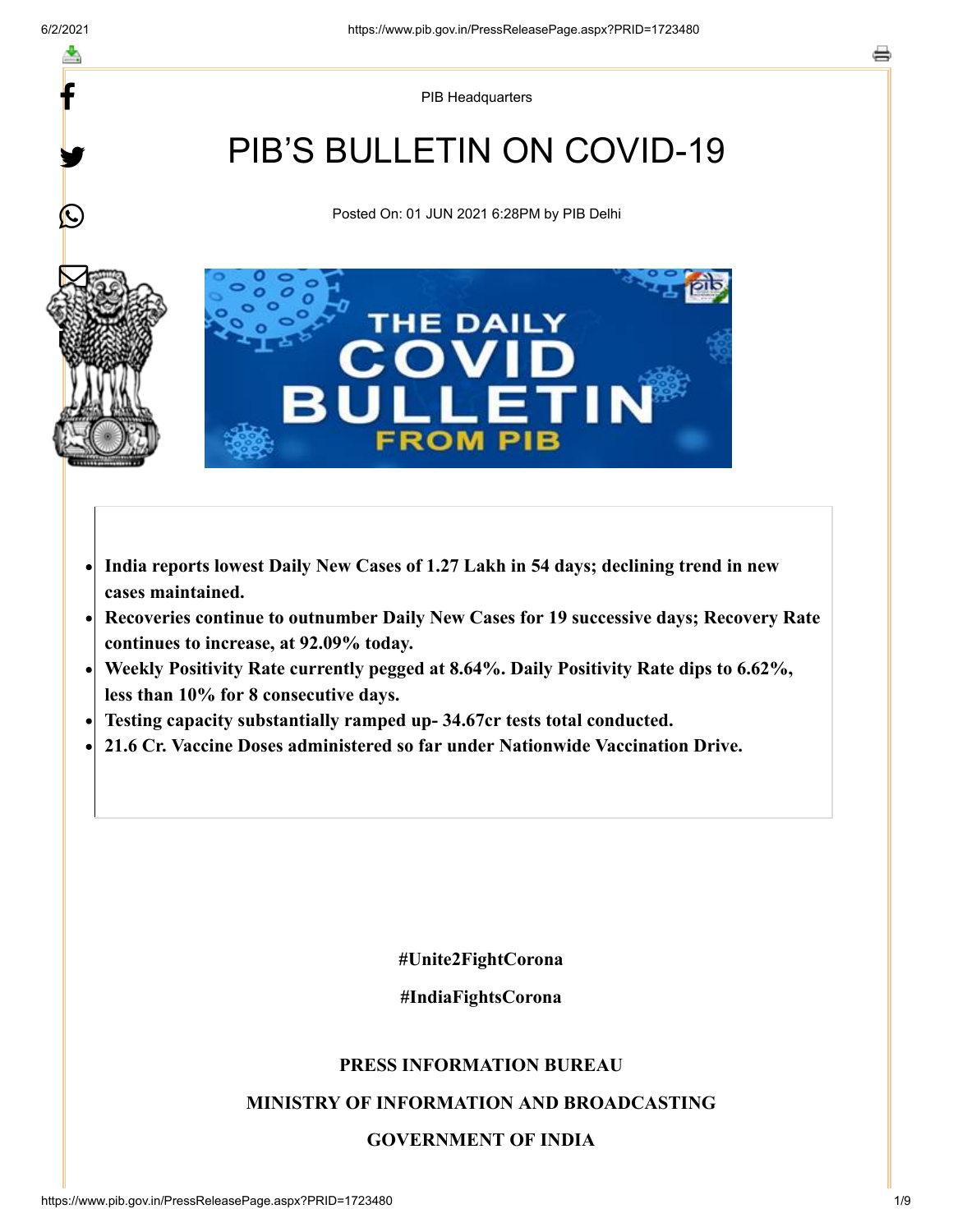f

y.

 $\bm{\mathcal{Q}}$ 

 $\bm{\nabla}$ 

in

| <b>Total</b><br>Cases                  | 2,81,75,044<br>(41, 27, 510)                                  |                                  |                                  |                                             |
|----------------------------------------|---------------------------------------------------------------|----------------------------------|----------------------------------|---------------------------------------------|
|                                        | Recovered 2,59,47,629 (92.09%) ▲ 2,55,287                     |                                  |                                  |                                             |
| Active                                 | 18,95,520 (6.73%)                                             | $\P$ 1,30,572                    | $\Box$ < 5000<br>$5000 - 50,000$ | <b>Active Cases</b>                         |
| <b>Deaths</b>                          | 3,31,895 (1.18%)                                              | ▲ 2,795                          | >2,00,000<br>Deaths              | 50,000 - 1,00,000<br>$1,00,000 - 2,00,000$  |
|                                        | <b>States' Cases (Highest)</b>                                | Recovered (%)                    | Active (%)                       | Deaths (%)                                  |
| Maharashtra                            | 57,46,892 ( $\triangle$ 15,077)                               | 53,95,370 (94%)                  | 2,56,178 (4%)                    | 95,344(1.7%                                 |
| Karnataka                              | 26,04,431 ( $\triangle$ 16,604)                               | 22,61,590 (87%)                  | 3,13,751 (12%)                   | 29,090 (1.1%)                               |
| <b>Kerala</b>                          | 25,26,579 ( $\triangle$ 12,300)                               | 23,10,385 (91%)                  | 2,07,379 (8%)                    | 8,815 (0.3%)                                |
| <b>Tamil Nadu</b>                      | 20,96,516 (427,936)                                           | 17,70,503 (84%)                  | 3,01,781 (14%)                   | 24,232 (1.2%)                               |
| <b>Andhra Pradesh</b>                  | 16,93,085 ( $\triangle$ 7,943)                                | 15,28,360 (90%)                  | 1,53,795 (9%)                    | 10,930 (0.6%)                               |
| <b>Uttar Pradesh</b>                   | 16,91,488 ( $\triangle$ 1,472)                                | 16,33,947 (97%)                  | 37,044 (2%)                      | 20,497 (1.2%)                               |
| <b>Delhi</b>                           | 14,26,240 ( $\triangle$ 648)                                  | 13,90,963 (98%)                  | 11,040 (1%)                      | 24,237(1.7%)                                |
| <b>West Bengal</b>                     | 13,76,377 ( $\triangle$ 10,137)                               | 12,73,788 (93%)                  | 87,048 (6%)                      | 15,541(1.1%                                 |
| Chhattisgarh                           | $9,71,463$ ( $\triangle$ 2,163)                               | 9,22,674 (95%)                   | 35,741 (4%)                      | $13,048(1.3\%)$                             |
| Rajasthan                              | 9,39,958 (41,498)                                             | 8,88,919 (95%)                   | 42,654 (5%)                      | 8,385 (0.9%)                                |
| Gujarat                                | 8,09,169 (A1,681)                                             | 7,66,991 (95%)                   | 32,345 (4%)                      | 9,833(1.2%)                                 |
|                                        | Madhya Pradesh 7,80,030 (41,205)                              | 7,48,573 (96%)                   | 23,390 (3%)                      | 8,067 (1.0%)                                |
| Odisha                                 | 7,64,997 ( $\triangle$ 8,313)                                 | 6,80,932 (89%)                   | 81,311 (11%)                     | 2,754 (0.4%)                                |
| Haryana                                | 7,56,635 ( $\triangle$ 1,246)                                 | 7,29,752 (96%)                   | 18,580 (2%)                      | $8,303(1.1\%)$                              |
| <b>Bihar</b>                           | $7,06,761$ ( $\triangle 1,113$ )                              | 6,85,362 (97%)                   | 16,236 (2%)                      | 5,163(0.7%                                  |
|                                        | 5,78,351 (42,524)                                             | 5,40,986 (94%)                   | 34,084 (6%)                      | 3,281(0.6%)                                 |
| Telangana                              |                                                               |                                  |                                  |                                             |
| Punjab                                 | 5,67,607 (42,192)                                             | 5,16,624 (91%)                   | 36,433 (6%)                      |                                             |
| <b>Assam</b>                           | 4,11,216 (44,348)                                             | 3,54,810 (86%)                   | 53,041 (13%)                     | 3,365 (0.8%)                                |
| <b>Jharkhand</b><br><b>Uttarakhand</b> | 3,37,774 ( $\triangle$ 831)<br>3,29,494 ( $\triangle 1,156$ ) | 3,23,876 (96%)<br>2,94,671 (89%) | 8,907 (3%)<br>28,371 (9%)        | 14,550 (2.6%)<br>4,991(1.5%)<br>6,452(2.0%) |

\* 'Recovered' and 'Active' bar plots (for states) are to scale; the 'Deaths' plot is NOT to scale

OVIDNewsByMIB

## **COVID-19 UPDATE**

- . India reports lowest Daily New Cases of 1.27 Lakh in 54 days; declining trend in new cases maintained.
- India's Active Caseload further declines to 18,95,520. Below 20 lakhs after 43 days.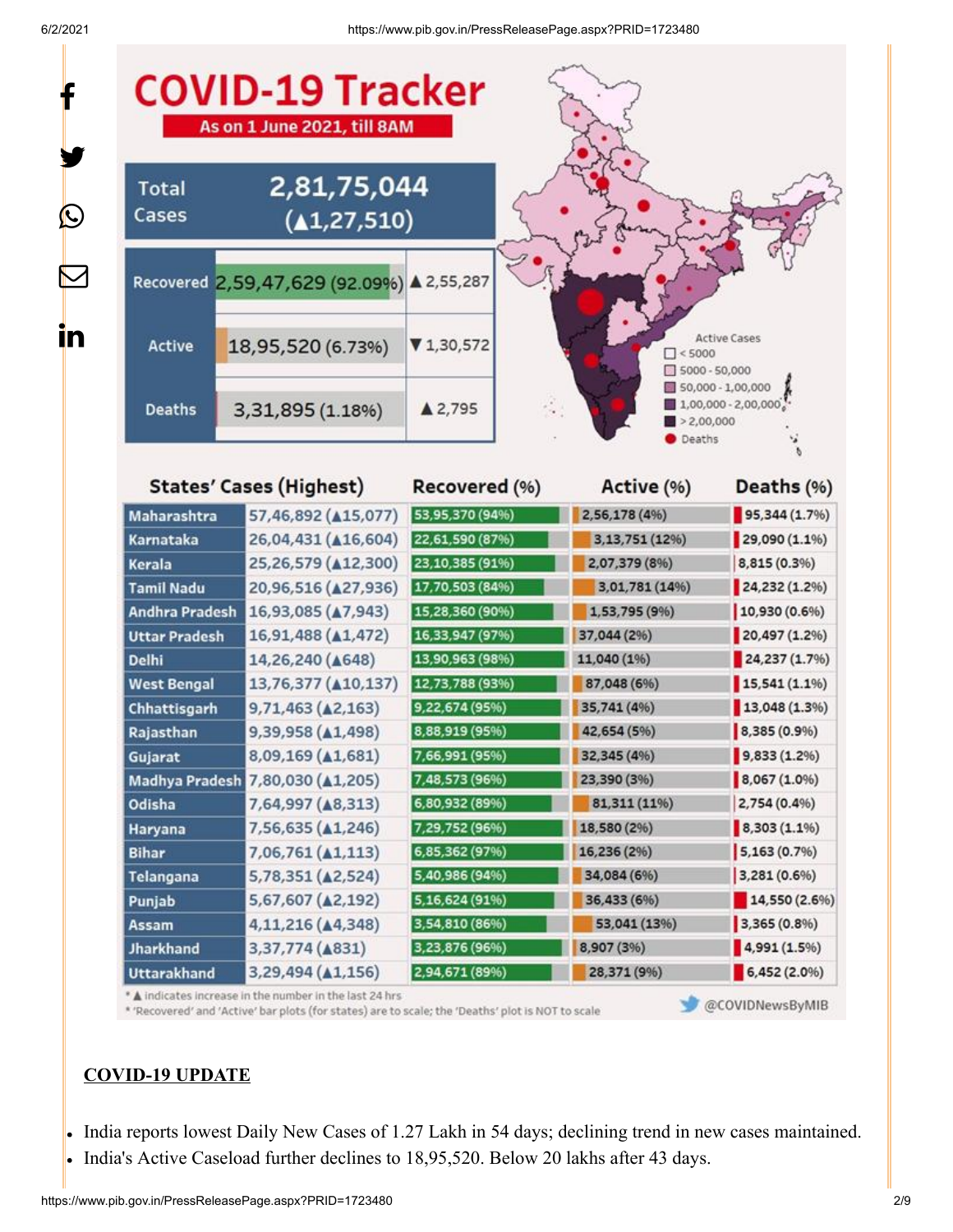.

- Active Cases decrease by 1,30,572 in last 24 hours.
- 2,55,287 patients recovered during last 24 hours.
- E 2,33,267 patients recovered during last 24 hours.<br>Recoveries continue to outnumber Daily New Cases for 19 successive days.
- Recovery Rate continues to increase, at 92.09% today.
- Weekly Positivity Rate currently pegged at 8.64%. Daily Positivity Rate dips to 6.62%, less than 10% for 8 consecutive days.
- Testing capacity substantially ramped up- 34.67cr tests total conducted.
- 21.6 Cr. Vaccine Doses administered so far under Nationwide Vaccination Drive.

For details:<https://www.pib.gov.in/PressReleasePage.aspx?PRID=1723292>

# **More than 23 crore vaccine doses provided to States/UTs**

Government of India has so far provided, both through the free of cost category and through direct state procurement category, **more than 23 crore vaccine doses** (23,18,36,510) to States/UTs.

Of this, the total consumption, including wastages is 21,51,48,659 doses (as per data available at 8 AM today).

More than 1.57 crore COVID Vaccine doses (1,57,74,331) are still available with the States/UTs to be administered.

For details: <https://www.pib.gov.in/PressReleasePage.aspx?PRID=1723314>

# **Under 'Pradhan Mantri Garib Kalyan Package (PMGKP): Insurance Scheme for Health Workers Fighting COVID-19', a New system of processing of the Insurance claims introduced to streamline the Process**

'Pradhan Mantri Garib Kalyan Package (PMGKP) Insurance Scheme for Health Workers Fighting COVID-19' was launched w.e.f. 30.03.2020 initially for a period of 90 days to provide comprehensive personal accident cover of Rs. 50 lakh to all healthcare providers, including community health workers and private health workers drafted by the government for the care of Covid-19 patients and for those who may have come in direct contact of COVID-19 patients and were at risk of being impacted by it. The scheme is being implemented through an Insurance policy from New India Assurance Company (NIACL). The insurance policy has been extended twice so far.

States and other stakeholders had been raising the matter that the processing of the insurance claims was getting delayed. In order to cut down on these delays and to further streamline and simplify the processing of the insurance claims, it has been decided to start a new system for approval of claims as per which the due diligence will be done by State Governments at the level of District Collector.

For details:<https://www.pib.gov.in/PressReleasePage.aspx?PRID=1723396>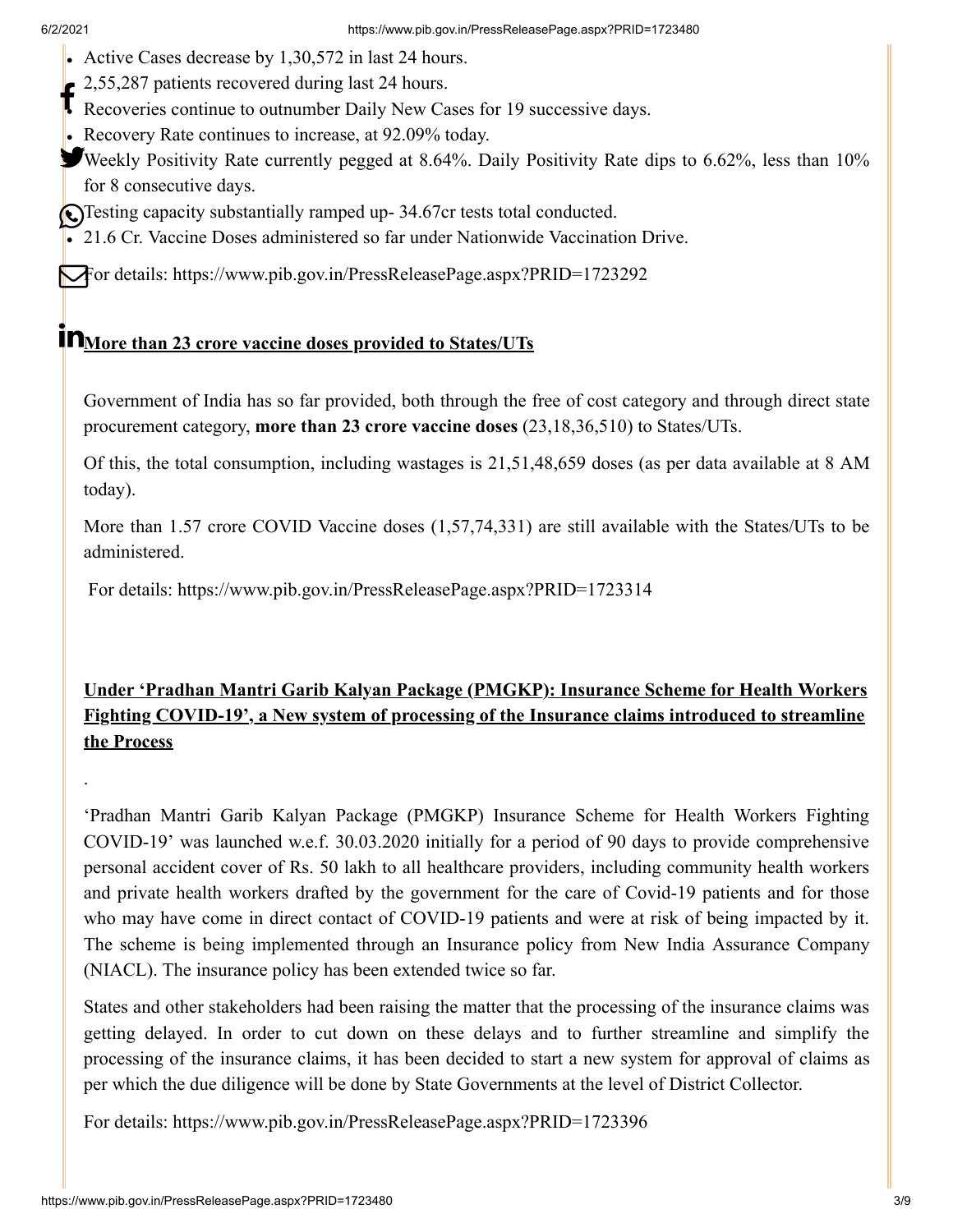y.

#### **Government's effort to augment domestic production ensured supply-demand balance of COVID 19 treatment drugs** f

Union Minister Shri D.V Sadananda Gowda today said that consistent efforts of Government to augment Odomestic production resulted in a stabilised supply-demand balance of COVID treatment drugs across the country.

The Minister informed that total 98.87 lakh vials of Remdesivir were allocated to States, UTs & Central Institutions from 21st April to 30th May 2021. Production of Remdesivir has been ramped up ten times leading to enough supply than the demand. With the accelerated production, we are planning to supply **up** leading to enough supply than the demand. With the accelerated production, we are planning to supply<br>The up to 91 lakh vials up to the end of June, he added. He further informed that Cipla has imported 11,000 vials of 400 mg and 50,000 vials of 80 mg of Tocilizumab from April 25-May 30, 2021. In addition, MoHFW received 1002 vials of 400 mg & 50,024 vials of 80 mg via donation in May. Further, 20,000 vials of 80 mg and 1000 vials of 200 mg are likely to arrive in June, he added.

Shri Gowda informed that about 2,70,060 vials of Amphotericin B have been allocated to States/UTs & Central Institutions from 11th May to 30th May 2021. This is in addition to the supplies of 81651 vials that had been made by manufacturers to States in the first week of May. For details: <https://www.pib.gov.in/PressReleasePage.aspx?PRID=1723419>

# **Southern States of Andhra Pradesh, Tamil Nadu, Karnataka and Telangana receive more than 2000 MT of LMO each from Oxygen Expresses;Assam receives its fourth Oxygen Express with 80 MT of LMO**

Indian Railways is continuing its journey of bringing relief by delivering Liquid Medical Oxygen(LMO) to various states across the country. So far, Indian Railways has delivered more than 22916 MT of LMO in more than 1357 tankers to various states across the country.

It may be noted that 334 Oxygen Expresses have completed their journey so far and brought relief to various States.

Southern States of Andhra Pradesh, Tamil Nadu, Karnataka and Telangana received more than 2000 MT of Liquid Medical Oxygen(LMO) each from Oxygen Expresses.

Assam received its fourth Oxygen Express with 80 MT of Liquid Medical Oxygen(LMO) in 4 tankers.

It is worth mentioning that Oxygen Expresses started their deliveries 38 days back on 24th April in Maharashtra with a load of 126 MT.

For details: <https://www.pib.gov.in/PressReleasePage.aspx?PRID=1723411>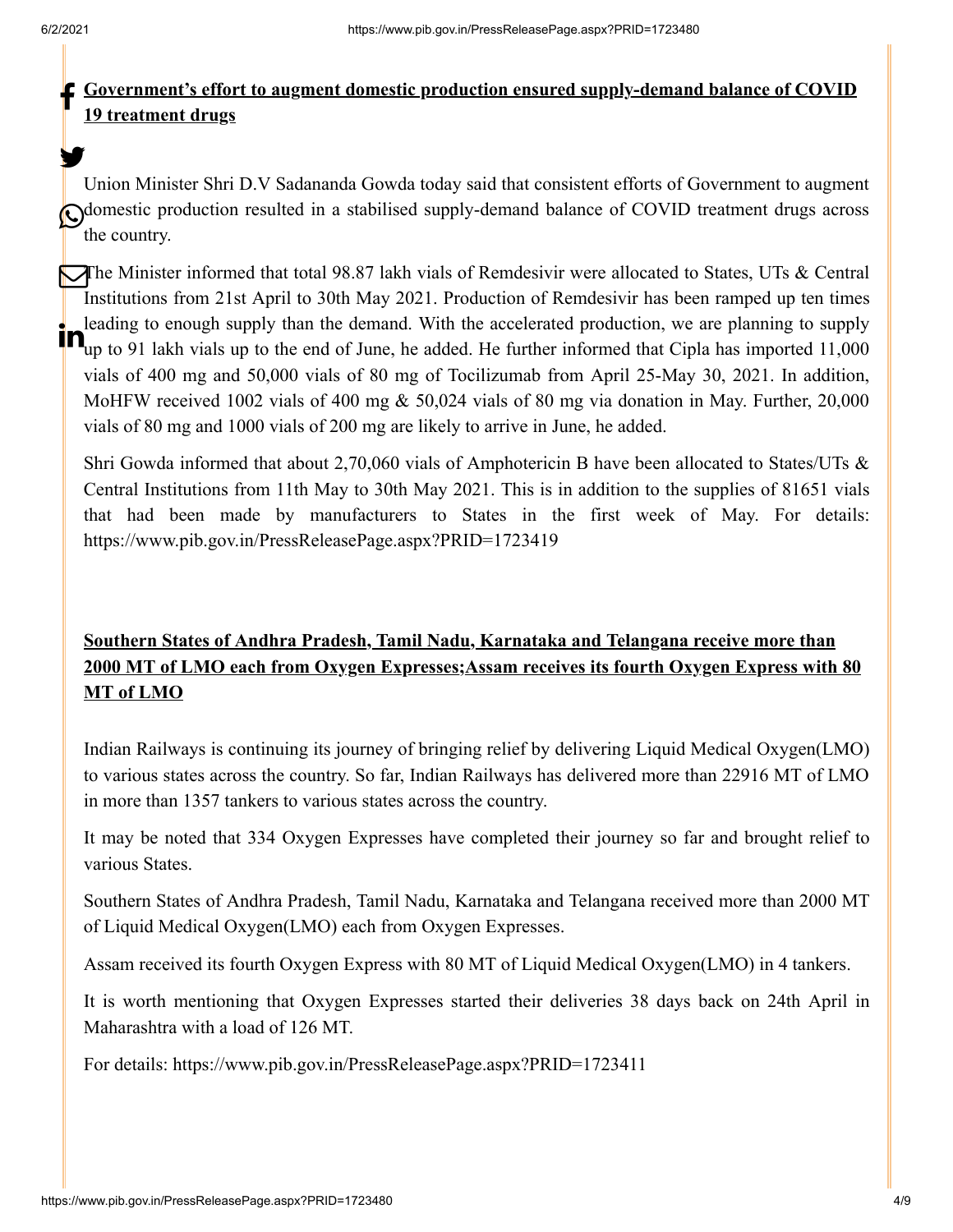$\mathbf{m}$ 

## **Union Minister Dr Jitendra Singh says, "Flexi (Flexible)" attendance option has been further extended till June 15, in view of the current COVID pandemic situation** f

Chairing a meeting of senior officers of Department of Personnel & Training (DoPT), Union Minister of State (Independent Charge) Development of North Eastern Region (DoNER), MoS PMO, Personnel, Public Grievances, Pensions, Atomic Energy and Space, Dr Jitendra Singh informed that the "Flexi (Flexible)" attendance option has been further extended till June 15, in view of the current COVID pandemic situation. This is in continuation of an earlier order providing for the flexy attendance in the offices. Prior to that, the offices were expected to function on a pattern of 50% attendance.

For details: <https://www.pib.gov.in/PressReleasePage.aspx?PRID=1723445>

## **Shri Dharmendra Pradhan inaugurates the 270 Bedded Oxygenated COVID Care Centre at JSPL, Angul, Odisha**

Union Minister of Petroleum and Natural Gas & Steel Shri Dharmendra Pradhan today dedicated the COVID Care Centre at Jindal Steel & Power Ltd (JSPL) Plant Angul, Odisha in the presence of Odisha Health & Family Welfare Minister Shri Naba Kisore Das and JSPL's Chairman Shri Naveen Jindal. Sambalpur MP Shri Nitesh Ganga Deb, Chhendipada MLA Shri Susanta Kumar Behera, state Government and JSPL officials were also present on the occasion.

For details:<https://www.pib.gov.in/PressReleasePage.aspx?PRID=1723408>

## **CSIR-CMERI, MSME DI, Indore, Indian Medical Association and Laghu Udhyog Bharti converge for empowering MSMEs for an Oxygen Sufficient India**

Towards its efforts for empowering the MSMEs for an Oxygen Sufficient India, a webinar was organised on 'Oxygen Enrichment Unit - Opportunities & Scope for Indian MSMEs' by the MSME Development Institute, Indore in association with Laghu Udhyog Bharti, MP; Indian Medical Association, MP and Inclusive Growth foundation. Prof. (Dr.) Harish Hirani, Director, CSIR-Central Mechanical Engineering Research Institute, Durgapur was invited as the Key Speaker. Shri B. C. Sahu, Jt. Director, MSME, DI, Indore; Shri Gaurav Goel, Asstt. Director, MSME DI Indore, Shri Mahesh Gupta, President, Laghu Udhyog Bharti, MP; Dr. Anoop Nigam, President, IMA MP; Dr. Arvind Jain, IMA, MP together with around 100 stakeholders including those from the medical fraternity participated in the programme.

For details: <https://www.pib.gov.in/PressReleasePage.aspx?PRID=1723435>

## **INPUTS FROM PIB FIELD UNITS**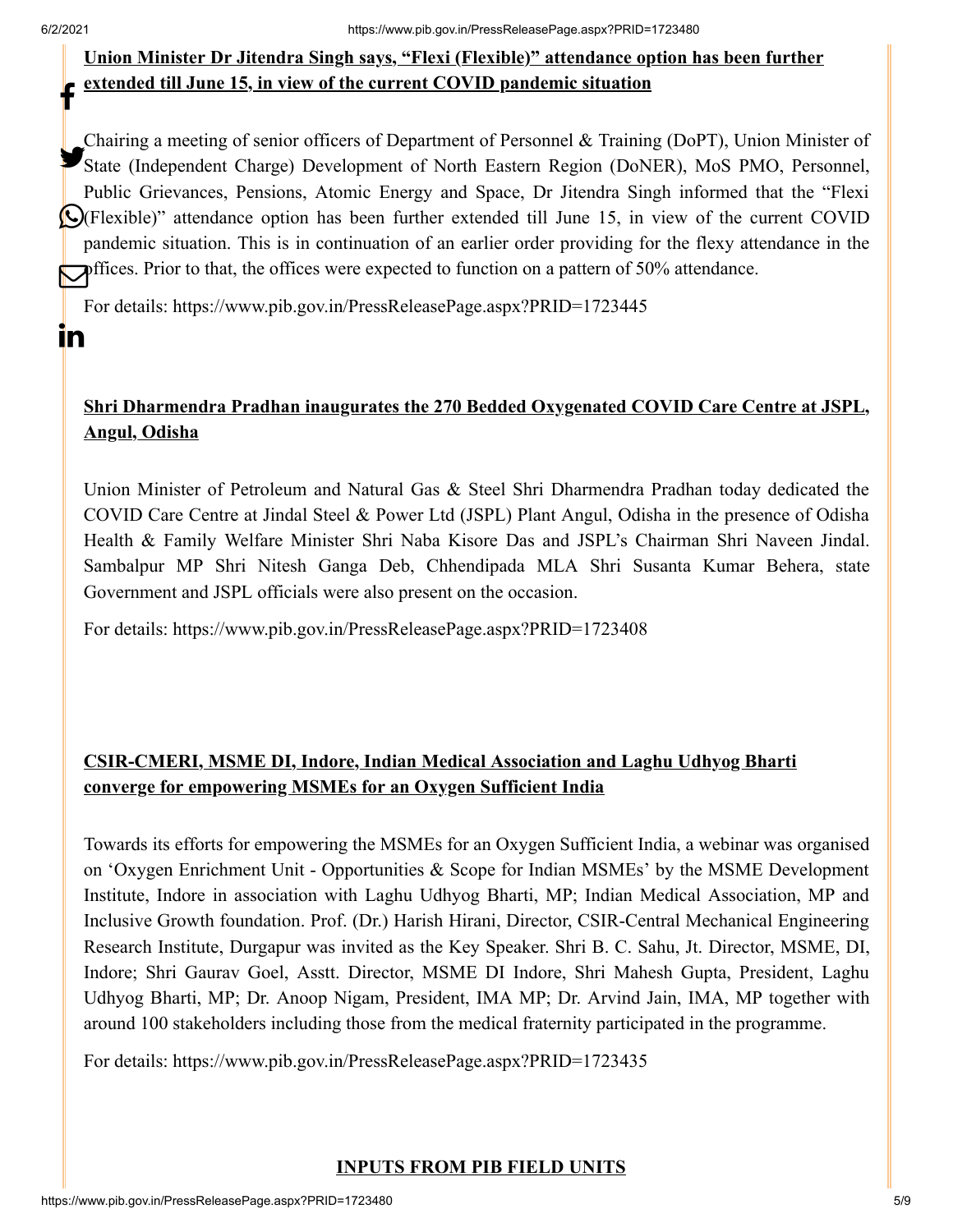**Kerala:** State Chief Minister Pinarayi Vijayan has said that one crore people will be vaccinated in the state by next month. Vaccination of people above 45 years of age is nearing completion in many districts. For those under 45, jabs for priority sections are also nearing completion. This will be completed once the vaccine is obtained. The state has asked Centre for more vaccines. Meanwhile, the TPR in the state dropped below 15% after 45 days on Monday as it recorded 12,300 new Covid-19 cases **O**from 89,345 samples tested. The death toll due to the disease rose to 8,815 after confirming 174 more deaths. A total of 95,09,831 people has so far been vaccinated in the state. Out of this, 74,29,230 had **first dose and 20,80,601 second dose.** 

**Tamil Nadu:** TN promoted students studying in classes studying in classes I to VIII. Tamil Nadu is expecting vaccine supply from the Union government as its current stock of around five lakh doses will get exhausted by Tuesday, Minister for Medical and Family Welfare Ma. Subramanian said on Monday. Five patients including three from Tamil Nadu succumbed to black fungus infection in hospitals in the Union territory of Puducherry so far. The Centre has allocated 600 doses of Amphotericin B to Tamil Nadu. The State on Monday registered 27,936 new cases, and the total number of infections has touched 20,96,516. A total of 478 more deaths were reported on Monday in the State There are a total of 3,01,781 active cases of Covid-19 in the State. The TN health department has said that a total of 1,62,375 people were vaccinated yesterday in the state. Till date 90,94,255 have been vaccinated across TN, of which 70,61,570 received first dose and 20,32,685 received second dose.

**Karnataka:** New Cases Reported: 16,604; Total Active Cases: 3,13,730; New Covid Deaths: 411; Total Covid Deaths: 29,090. Around 1,77,637 were vaccinated yesterday with a total of 1,36,17,575 have been vaccinated in the state till now. Gaurav Gupta, Chief Commissioner of BBMP, said that the Covid vaccine will be administered by the mobile unit at the workplace for frontline workers aged between 18 and 44 in various categories in the city. Less than four thousand cases of Covid infection were reported in the Bangalore city after 55 days on Monday, with 3992 people infected. Expanding the list of preferential groups for Covid-19 vaccination, the Karnataka government on Monday declared that students and working professionals travelling overseas for employment will be provided with vaccine from June 1.

**Andhra Pradesh:** State reported 7943 new Covid-19 cases after testing 83,461 samples with 98 deaths, while 19,845 got discharged during the last 24 hours. Total cases: 16,93,085; Active cases: 1,53,795; Discharges: 15,28,360; Deaths: 10,930. A total of 98,63,347 doses of Covid vaccine have been administered in the state as on yesterday, which include 73,50,968 first doses and 25,12,379 second doses. The positivity rate has now come down to 9.5 per cent. Chief Minister YS Jagan Mohan Reddy directed the officials to vaccinate students going abroad for studies and also to those who are going abroad on work visa providing them a certificate from the government that they were vaccinated. Meanwhile, 14 out of 1179 people infected with black fungus have died and 97 recovered in the state while, 1068 patients are undergoing treatment in various hospitals for black fungus.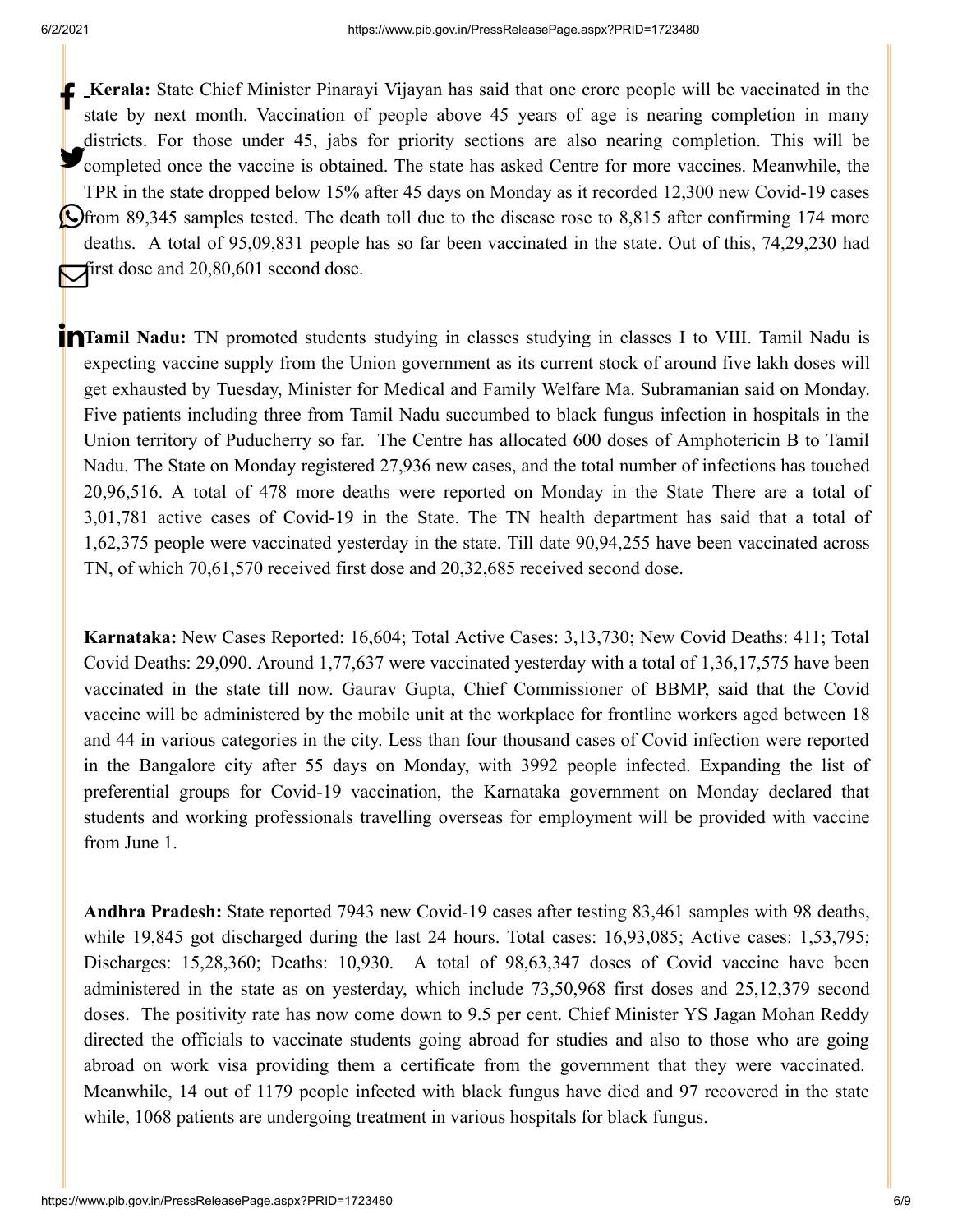M

#### 6/2/2021 https://www.pib.gov.in/PressReleasePage.aspx?PRID=1723480

**Telangana:** Health Department has revoked Covid treatment permission for six more hospitals in the state for collecting exorbitant charges for treatment and violating Covid treatment protocol. As part of its special vaccination drive to inoculate high risk groups first, the State Health Department decided to vaccinate Auto and Cab drivers from 3rd of this month. Due to the Covid pandemic, the State Government has extended summer holidays for schools till June 15. As many as 2,524 new daily cases and 18 fatalities were reported in the state yesterday taking the total number of cases to 5,78,351 and Gfatalities to 3281. The number of Active Cases in the state now stands at 34,083. The recovery rate in the state is reported to be at 93.53 percent against the national average of 91.6 percent. f

**Maharashtra**: With Covid-19 cases on a steady decline, the Brihanmumbai Municipal Corporation on **In**Monday allowed non-essential shops to function between 7 am to 2 pm on alternate days from Monday to Friday for the next 15 days. Maharashtra on Monday reported 15,077 new COVID-19 cases, the lowest since March 15, taking the caseload to 57,46,892, while 184 more deaths pushed the toll to 95,344. As many as 33,000 patients were discharged from hospitals during the day, pushing the number of recovered cases to 53,95,370. The state now has 2,53,367 active cases. Meanwhile, Mumbai city reported 666 new cases and 29 deaths, taking its tally to 7,05,288 and the toll to 14,826.

**Gujarat:** Gujarat on Monday reported 1,681 new Covid cases and 18 deaths. This tally was the lowest in 71 days, whereas the mortality rate was the lowest for 55 days. For cities, the Covid tally reduced further with at least one and a half times more discharges than the number of new cases.

Gujarat on Monday administered 2 lakh shots of Covid vaccines, of which 1.66 lakh were first shots. The state government has decided to give vaccination on priority to students who are going abroad for higher education.

**Rajasthan:** Rajasthan chief minister Ashok Gehlot has issued guidelines to start the "unlock" process and eased certain restrictions from Wednesday as cases of the coronavirus disease (Covid-19) have come down in the state. However, exemption for various activities will be given only in areas where the positivity rate is less than 10 per cent or the use of oxygen, intensive care unit (ICU) and ventilator beds is less than 60 per cent, Ashok Gehlot has said.

Rajasthan recorded 68 Covid-19 deaths and 1,498 new cases on Monday, taking the total number of fatalities and case tally to 8,385 and 9,39,958 respectively.

**Madhya Pradesh**: Madhya Pradesh chief minister Shivraj Singh Chouhan said on Monday that the ongoing 'corona curfew' in the state has been extended till June 15 but certain relaxations will be given in order to revive the economy. The COVID-19 tally in Madhya Pradesh rose to 7,80,030 on Monday with the addition of 1,205 new cases, while 48 more deaths pushed the fatality count to 8,067. It is after a gap of over two months that less than 1,300 coronavirus cases have been reported in a day in Madhya Pradesh, indicating that the second COVID-19 wave is on the wane. The number of active cases in the state stands at 23,390.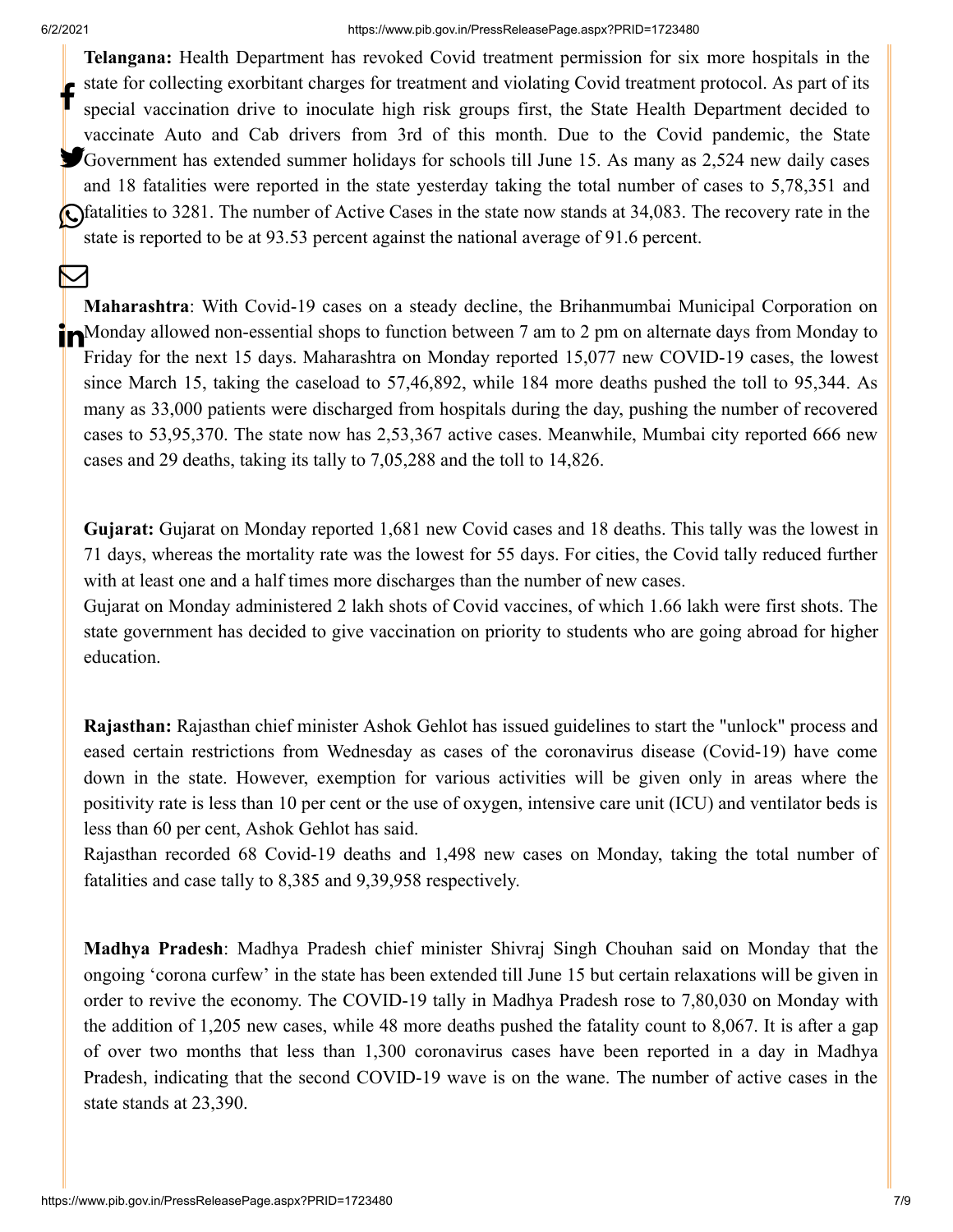$\left(\right)$ 

**Chhattisgarh:** The Chhattisgarh Government on Monday extended the lockdown, which was scheduled to end on May 31, and said that it will continue with some relaxation in restrictions in those districts where the COVID-19 case positivity rate is less than five per cent. f

Chhattisgarh's COVID-19 count rose to 9,71,463 on Monday with the addition of 2,163 fresh cases, while The death toll increased to 13,048 after 32 more patients succumbed to the infection. The number of recoveries reached 9,22,674. The number of active cases in the state now stands at 35,741.

**Goa:** The Covid-19 positivity rate in Goa has now come down to 19 per cent as against 51 per cent a month back. Dr Shivanand Bandekar, head of the state's expert committee on COVID-19 has said that till last week, the coastal state reported a total of 12 cases of mucormycosis, and since then there has been no **in** fresh case of the black fungus infection.

The Goa government has decided to expand the definition of frontline workers to make taxi drivers, motorcycle pilots as well as seafarers eligible for the Covid-19 vaccine.

**Assam:** In Assam, COVID-19 positivity rate dropped below 4 in the State even as 4,348 new infections were detected from 1,11,586 tests. The positivity rate was 3.90. Kamrup Metro saw 384 new cases. Casualties in the state in the last 24 hours were 65.

From June 1, 2021, medical teams will start visiting every household in the 28,149 villages across the state to track and break the COVID-19 chain.

As many as 304 gaon panchayat, village council development committees and village development councils of Assam remain COVID free and no infections have been reported from those places so far.

**Manipur:** Manipur crosses 50 thousand mark with 869 more cases. 14 more succumb to take death tally to 807 in the State. Manipur Chief Minister said that will not allow detractors to sabotage the collective fight against the pandemic. DCs, CMOs advised to intensify vaccination.

**Meghalaya:** Meghalaya is now witnessing a decline in the number of fresh cases daily while the recovery rate has been climbing steadily since last week. For the fourth straight day, the number of recoveries overshadowed the new cases. 408 new cases were detected in the state on Monday as against 977 recoveries, a new record.

**Gujarat:** State registered 117 new COVID-19 cases and 12 deaths during the last 24 hours. Active cases are 4934 while tally reaches 21,680. Mokokchung oxygen plant installed under PM Cares Fund cleared for use but not yet operational. Connection of oxygen pipelines to 50 Covid beds completed on May 30.

**Tripura:** The State tops in the country with highest number of vaccination for the population above 45 informed education minister of Tripura in a press meet in Agartala. Further the infection rate is also declining in the state. Positivity rate has come down to 2.51%. While West Tripura district which was having highest positivity rate in the state has also shown declining trend with positivity rate of 3.12.

**Sikkim:**. 146 new cases detected in the past 24 hours to take the State's tally of confirmed cases to 15,317 on Monday. This is a substantial lowering given that earlier this week Sikkim broke the 400-mark and had many days of 300-plus daily cases. While the drop in daily cases is reassuring, fatalities continue to remain a worry and Sikkim's COVID death toll reached 253 with three more COVID patients succumbing to the virus in the last 24 hours.